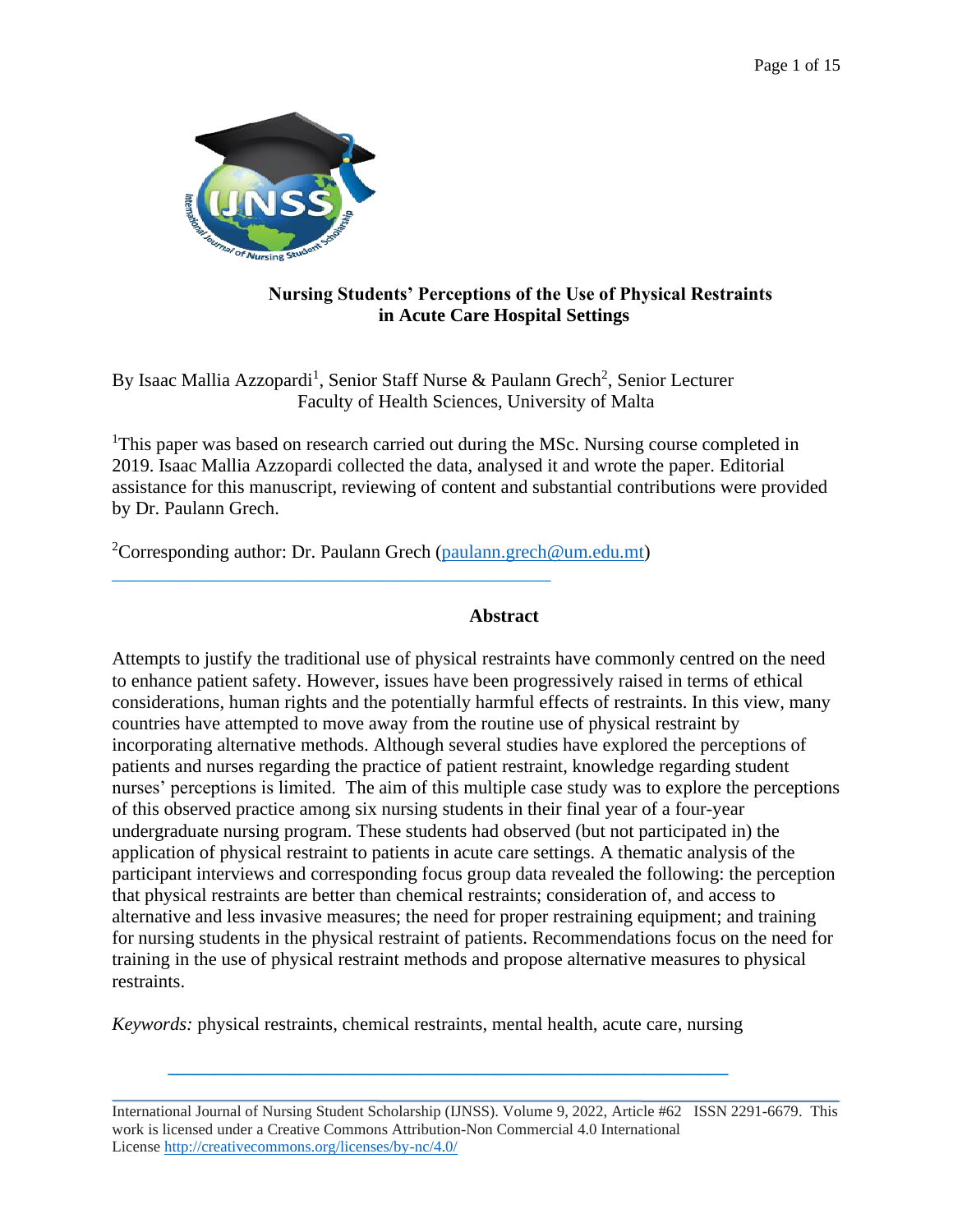### **Introduction**

Physical restraints are defined by Gastmans and Milisen (2006) as any equipment or device which is attached to a person's body, with the aim of deliberately preventing the free body movement of the individual being restrained. Different types of physical restraints exist, including vests, hand mittens, straps, and harnesses. The use of patient physical restraint in acute care settings is controversial.

Authors such as Shorr et al. (2019), Lachance and Wright (2019) and Lan et al. (2017) do not agree with physically restraining patients. In their respective studies, the negative effects associated with their application of physical restraints were highlighted. These included abrasions, bruises, oedema, aspiration, contractures of joints and respiratory complications.

Conversely, authors such as Vijayakumar et al. (2014) and Hamers and Gulpers (2004) endorsed the application of physical restraints in the acute setting. These authors stated that such measures help prevent the manipulation of life-sustaining medical devices and facilitate the management of post-operative complications such as delirium. Physical restraints, therefore, protect patients from potential harm. However, there are clear guidelines on this subject and if restraints are really needed, they may only be used for the shortest time possible, in the least restrictive manner, in combination with psychological support and only considered when all other approaches have been exhausted (NICE, 2020; WHO, 2018).

### **Background**

As explained by Abdeljawad and Mrayyan (2016) the widespread use of coercive measures, most notably physical restraints for patients, has become an issue of great concern in nursing practice. The use of physical restraints continues to create a dilemma for health care professionals when it comes to balancing the risks and benefits of their use. For example, there may be a conflict between respecting patient autonomy and acting in the patient's best interests (Salehi et al., 2020). Therefore, nurses must seek to ensure patient safety without negatively affecting the individual's rights or dignity (Janelli et al., 2006). Even though nurses are aware of the physiological and psychological implications associated with physical restraints, in some settings they are still utilised (Gu et al., 2019).

### *Student Nurses' Attitudes towards Physical Restraints*

Studies focusing on the perceptions of nursing students towards physical restraints have been lacking in the literature when compared to studies focusing on the perceptions of nurses and patients. However, recently, a number of studies have been carried out in this aspect. In one of these studies, carried out by Masri et al. (2021), student nurses' knowledge and practice of physical restraints in clinical practice were explored. A descriptive qualitative design consisting of one semi-structured individual interview and five focus group discussions with nursing students (n=24) from two higher nursing institutions was employed. Three meaningful themes were identified namely, the definition of physical restraint, the uses of physical restraint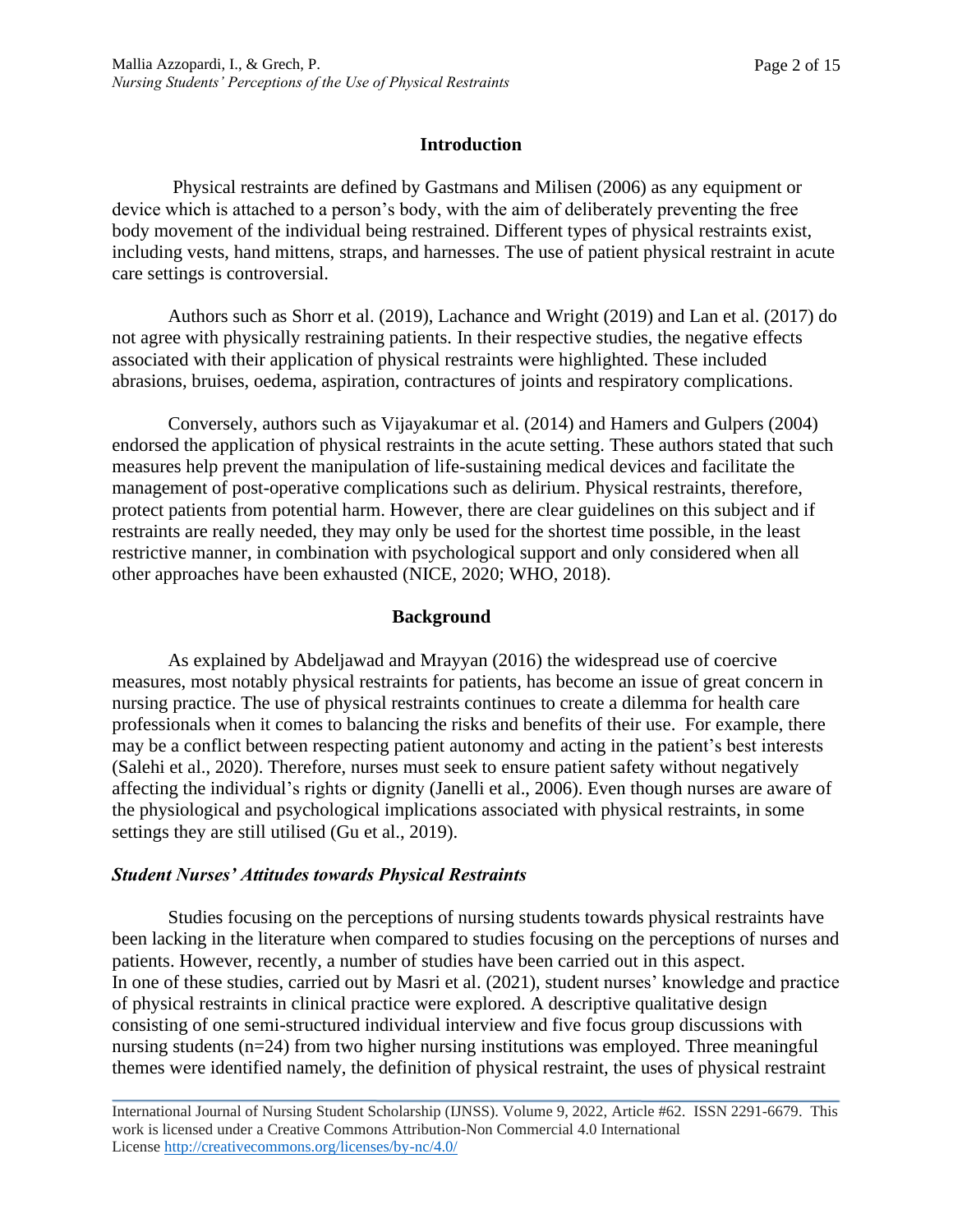#### Mallia Azzopardi, I., & Grech, P. *Nursing Students' Perceptions of the Use of Physical Restraints*

and concerns towards its practice. Whilst the students acknowledged that physical restraint was justified in the provision of safe and high-quality patient care, they also stated that there are concerns about its practice both for the staff and for the patients. The authors of the paper advocated for the need for further education and support to the students on the use and application of physical restraint. In another study by Ha et. al (2019), factors influencing practices of physical restraint use by nursing students were explored. In this cross-sectional descriptive study, it was found that knowledge was the strongest predictor of the use of physical restraints. Echoing the recommendations by Masri et al. (2021), nursing student education was suggested as being an imperative factor in enhancing the appropriate and effective use of restraints. Interestingly, in a study by Kong et al. (2021), a web-based educational intervention on the use of physical restraints was implemented and favourable results were achieved regarding student perceptions and the use of this practice, In Malta, which is the country where the study took place, only one relatively recent research study has focused on aspects related to physical restraint. This study by Fenech (2016) explored care providers' observations and perceptions regarding the use of restraints in long-term care homes and the older persons' reaction to the use of restraints including the effect on their rights, autonomy and integrity. This was achieved through the use of a questionnaire booklet consisting of quantitative and qualitative questions. The results presented a high observed incidence of physical restraint devices in particular the use of bed rails and harnesses. Furthermore, the participants acknowledged the use of 16 different types of restraint devices. Care providers participating in the study reported restlessness to be the most commonly observed reaction from older persons to the use of physical restraint (87.9%), followed by physical and cognitive consequences (66.7%) and apathy (30.3%).

As students are future healthcare professionals, understanding their perspectives is crucial. Students may value and interpret the use of physical restraints differently from seasoned nursing practitioners, interprofessional practitioners and allied health care workers. As students are developing active roles within health care systems, and developing professional decision making, differences in education and exposure to patient physical restraint may be evidenced. Therefore, by analysing students' perceptions on the use of patient physical restraints, knowledge may emerge which may enhance or enrich patient care and improve education. In order to guide this study, the following research question was set:

# **What are the perspectives of student nurses when observing the physical restraint of patients during their clinical placements in the acute ward setting?**

# **Materials and Methods**

# *Study design*

A qualitative approach was chosen. The reason behind this choice was that it facilitated the collection of in-depth data on the perceptions of final-year undergraduate nursing students. A multiple case study design was selected. This design allows the researcher to analyse the data within each situation and across different situations, unlike single case studies which are limited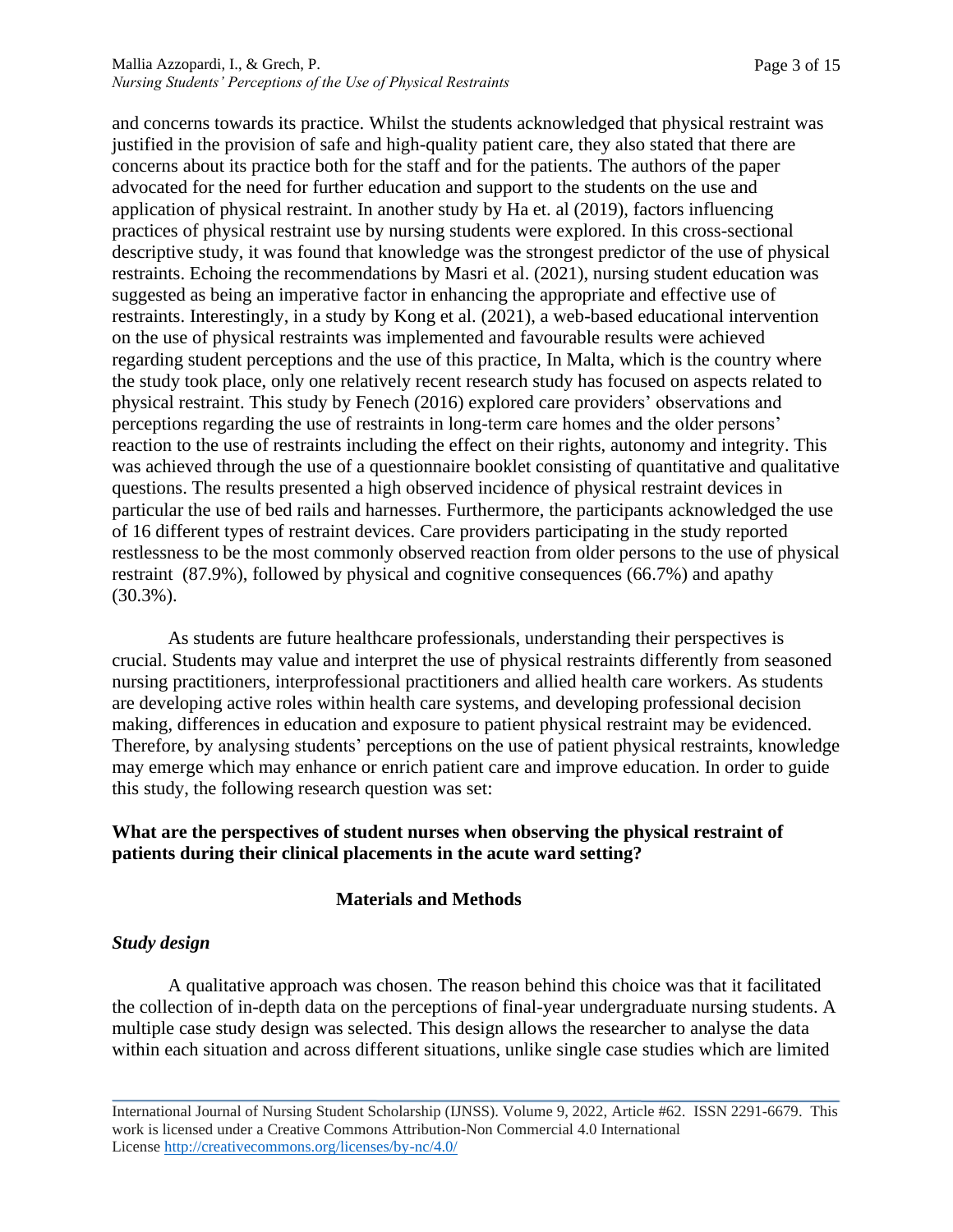to only one case. In this study, each participant was considered a unique case example. Therefore, the researcher was able to understand the similarities and differences across cases, which generates stronger and more reliable evidence when compared to the single case design (Gustafsson, 2007).

The study was of an exploratory nature. To this extent, the focus was on the exploration of the perceptions of final-year nursing students regarding their observed use of physical restraints in the acute setting. Individual interviews followed by a focus group with the same participants were used to collect data during the study. Both the interviews and focus groups were audio-recorded and transcribed verbatim upon completion.

### *Participants*

The target population for this study was all final year undergraduate nursing students following a diploma or degree course with the University of Malta. Final-year nursing students who had been placed in acute hospital settings within the Maltese Healthcare system were sought for participation.

A total of six final-year nursing students over the age of 18 years were found using snowball sampling. Five students were following the (undergraduate) bachelor's course in nursing studies while one student was following the undergraduate nursing diploma course offered by the University of Malta. Students were contacted by an intermediary who emailed the entire target population. In this email, the students were asked to contact the researcher if they were interested in participating in the study. Exclusion criteria were applied to address the unlikely possibility that any of the students had not participated in a placement within the acute setting or had not observed the application of physical restraint throughout the course.

Initially, only three final-year nursing students agreed to participate. Since this was an inadequate number of participants to carry out the study, a snowball sampling method was adopted. Therefore, the three students who agreed to participate were asked to help identify more subjects who had a similar trait of interest. A further four final year student nurses agreed to participate in the study. The first interview was utilised as a pilot interview, resulting in a final sample of six participants. All of the participants had observed restraints being used in practice but none of them had been actually involved in their application. None of the participants dropped out during the study.

# *Data Collection*

Individual interviews were one of the instruments chosen to collect data for this study. As explained by Steber (2017), the use of individualised interviews allows the interviewer to establish rapport with participants, therefore, making them feel more at ease and comfortable which in turn generates more insightful responses, especially when discussing sensitive topics such as the application of physical restraints on patients. Furthermore, interviewers have an increased opportunity to probe for additional information and circle back to previous key questions to generate a rich understanding of participants' perceptions, attitudes, and motivations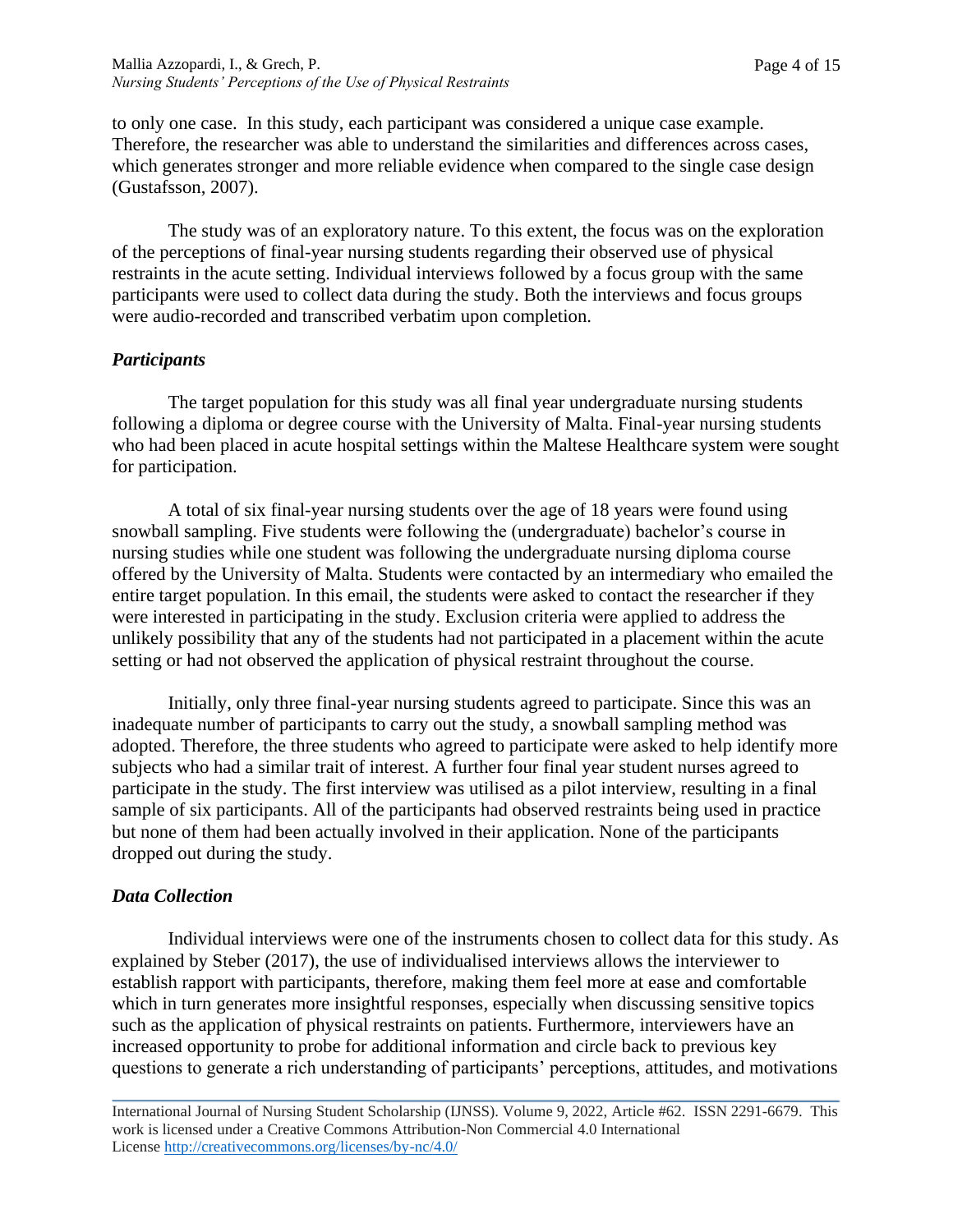(Steber, 2017). Face-to-face interviews also enable the interviewer to focus on body language and the participant's tone of voice which provides important additional information (Steber, 2017).

For the sake of this research, a semi-structured approach was adopted rather than the structured or unstructured approach. This allows for a discussion with the interviewee rather than using a rigorous set of questions, which do not allow the participant to divert. This, therefore, ensures the researcher covers all the necessary topics while at the same time allowing further probing and exploration.

After carrying out the one-to-one interviews, group interviews or focus groups were chosen as the other instrument to collect further data for the study. The process of data collection was carried out over a period of one month. Regarding the individual interviews, the date, time, and place were previously agreed upon between the researcher and the participants. The organisation of the focus group was more complex as it involved finding a date and time slot which suited all six participants.

# *Ethics*

Permission to carry out this study was sought from the Dean of the Faculty of Health Sciences and the University's Registrar. Approval was also granted by the University of Malta's Research and Ethics Committee (FRECFHS\_1718\_122).

# *Data Analysis*

The process of thematic analysis was used to analyse the data. As explained by Braun and Clarke (2006), thematic analysis involves the identification of patterns or themes within the qualitative data collected.

The first step was the transcription of the data collected through the interviews, followed by immersion into the transcripted data. Immersion allows the researcher to increase familiarity with the data for a more thorough analysis. The second step was data coding, wherein the identification of common themes took place. In this manner, a theme was identified when the same issue was brought up by multiple participants, showing that this was a common experience/issue amongst many of the subjects.

# **Findings**

The analysis of the individual interviews and the focus group led to the identification of seven themes, namely: Physical Restraints vs. Chemical Restraints; Non-Chemical Alternatives to Physical Restraints; Barriers Limiting the Application of Alternative Measures; Lack of Education and Training about Physical Restraints; Lack of Proper Restraining Equipment; Physical Restraints as a Last Resort; Importance of Increasing Awareness About the Use of Physical Restraints. For each theme, a few exemplar excerpts have been provided in an attempt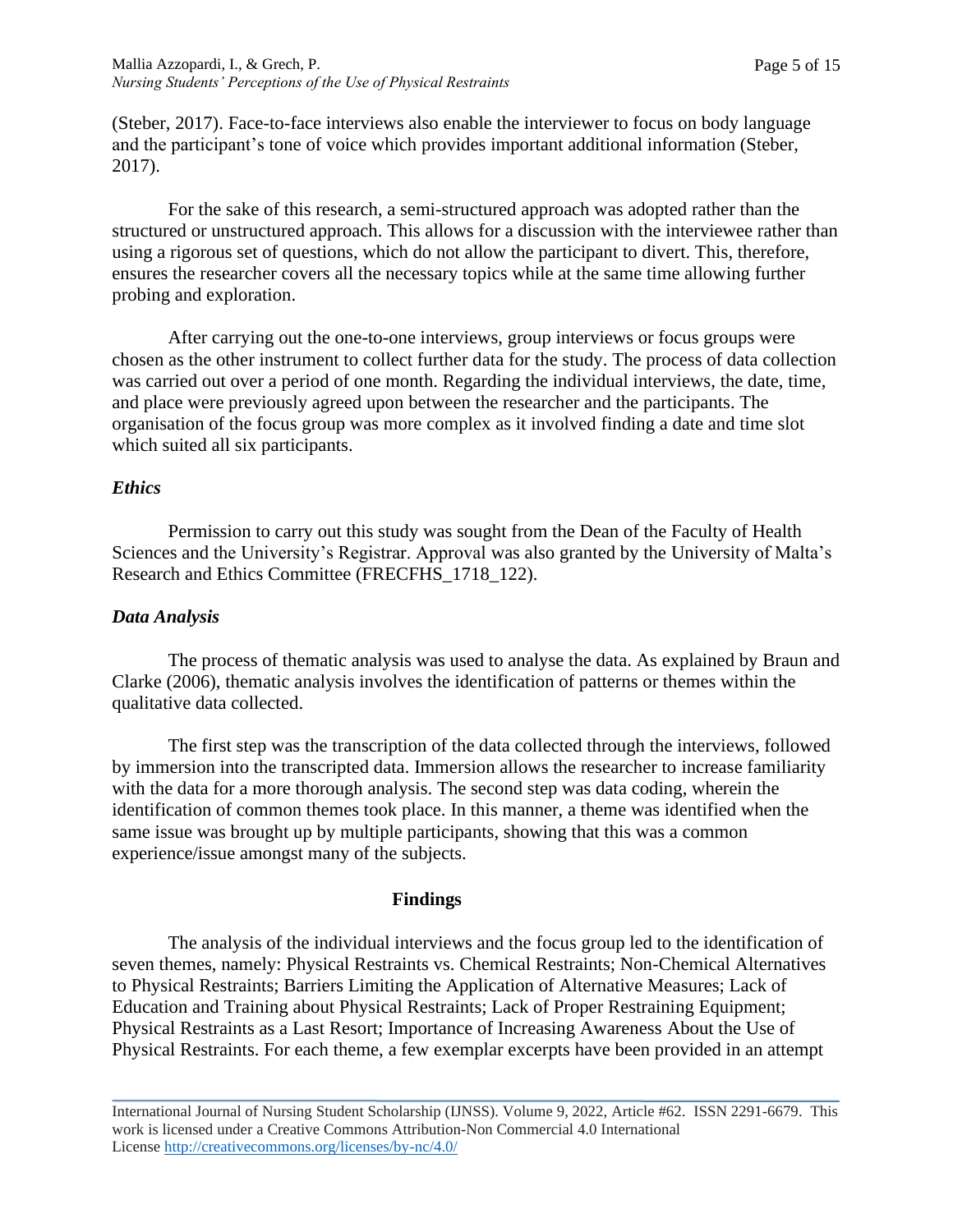to describe the emergent theme in the participants' own words. Pseudonyms have been used to protect the participants' confidentiality. The pseudonyms Jan, Robert and Luke were used for those students who identified with the male gender. Sandra, Ella, Lynn were the pseudonyms used for the female participants.

### *Physical Restraints vs. Chemical Restraints*

Physical restraints and chemical restraints are two of the most common types of restraint methods used in the acute care setting. Despite potential consequences, Jan, Robert, Sandra and Ella agreed that they preferred physical rather than chemical restraints for non-compliant patients. These participants stated that using chemical restraints increases risk as sedation can affect the patient's respiratory rate and blood pressure. Additionally, the same students  $(n=4)$ agreed on the perception that physical restraints have no life-threatening side-effects, thus the potential consequences are less severe. Jan stated, "It's better to have some bruising after you physically restrain them rather than administering chemical restraints and then being drowsy [...or] their blood pressure goes down and one problem leads to another and ends up worse".

Robert added the following risk: "...propofol affects their CO<sub>2</sub> [Carbon Dioxide]". Sandra stated, "there are a lot of side-effects in chemical restraints more than physical.....with chemical restraints you basically don't have communication at all with your loved ones."

Although Ella, Sandra, Jan and Robert agreed that they prefer physical restraints over chemical ones, the use of chemical restraints may be essential. These participants referenced particular settings, such as the Intensive Therapy Unit (ITU), where the use of physical restraints may be inadequate. "When you intubate a patient, you need to use chemical restraints," said Ella. Robert added, "it would be really uncomfortable having something down your throat whilst not being sedated". Jan pointed out that ITU patients "have so many arterial lines, etc. that if patients move around a lot, they may cause trauma to themselves. Therefore, sedation is the only solution".

### *Non-Chemical Alternatives to Physical Restraints*

Despite an acknowledgement regarding the merits of physical restraint use, the data revealed a preference for alternative measures which are more humane and may be of greater benefit to non-compliant patients. These alternative measures, mentioned by four of the participants, included psychological care, pet therapy, and the organisation of activities. As Lynn summarised,

> As I told you, psychological care...If you are, for example, in a dementia unit and you know that this patient loves going out in the garden, try to find time to take her out in the garden. If she loves cats or other animals, you go next to the cat or show her pictures or play cards. […] So you just have to interact with the patient and know the patient well.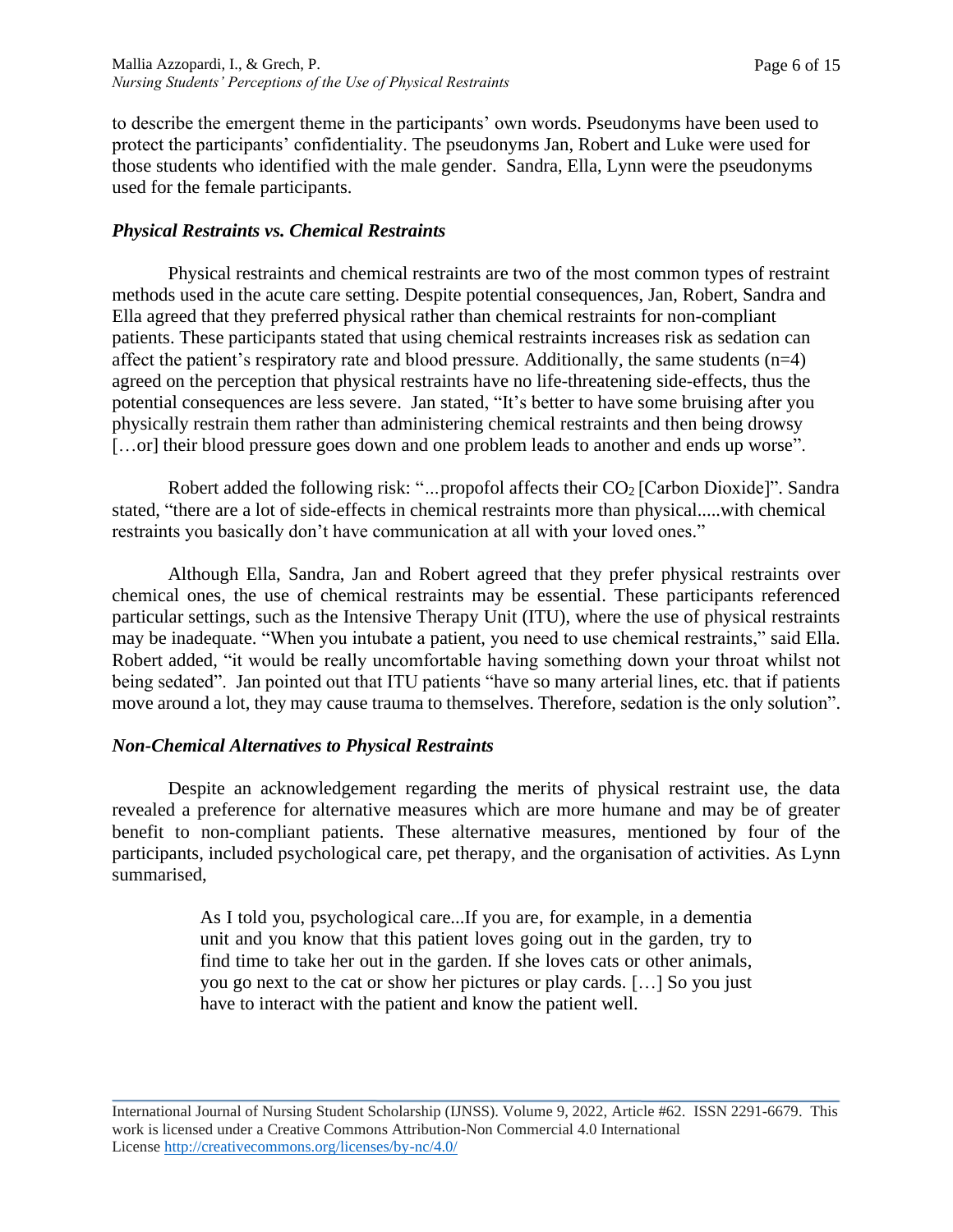### *Barriers Limiting the Application of Alternative Measures*

Four participants affirmed that the use of alternative measures was of great benefit for the patients. However, the same students added that the application of such measures is often hindered by several factors. Jan identified one barrier as the excessive paperwork needed to allow a medically-stable patient to temporarily leave the ward:

> Once we took a patient out from the ward, but it took a lot of paperwork and doctors had to ascertain that he was a stable patient. He was going to be transferred to another ward however he wanted to go out for a while, for just a couple of hours. We took him out and it was like a relief for him as he had been stuck in the ITU for fifteen days […] but a lot of paperwork was involved which makes it so difficult...

Both Lynn and Jan stated that the fear of being held liable for consequences may discourage nurses from adopting such alternative measures. "...people sometimes don't want to take the responsibility," said Lynn, and "if the patient goes out and has a cardiac arrest, whose fault is it?" asked Jan. A lack of human resources may also serve as a barrier in the application of such alternative measures. Four of the participants agreed that organising activities for patients such as short trips outside the unit or distracting techniques may help to limit the boredom and potential disorientation which can result from hospital stays. However, staff presence is required for supervision and safety.

### *Lack of Education and Training About Physical Restraints*

The data unanimously supplied that the nursing studies courses offered at the University of Malta should prioritize education and training in physical restraint methods. Robert expressed disappointment that "it is a subject that is not really talked about" and added, "We never had any lectures about physical restraints in three years". Luke admitted, "we […] have no idea how to restrain a patient and how it works. Because we have limited knowledge. We have to read by ourselves".

### *Lack of Proper Restraining Equipment*

Another important theme that emerged was the lack of proper restraining equipment available in acute care settings. This issue was identified by five of the participants. Jan stated that during his clinical placement within the ITU, some patients were inappropriately restrained:

> There is a huge lack of equipment. Once in ITU I saw them using the bandage and I asked him: "Is there something else you could use"? He told us "They are already using it on the other side" .... also, the vests that they use to keep them sitting down…there aren't many of them in the wards so if you use one, I cannot use the other one.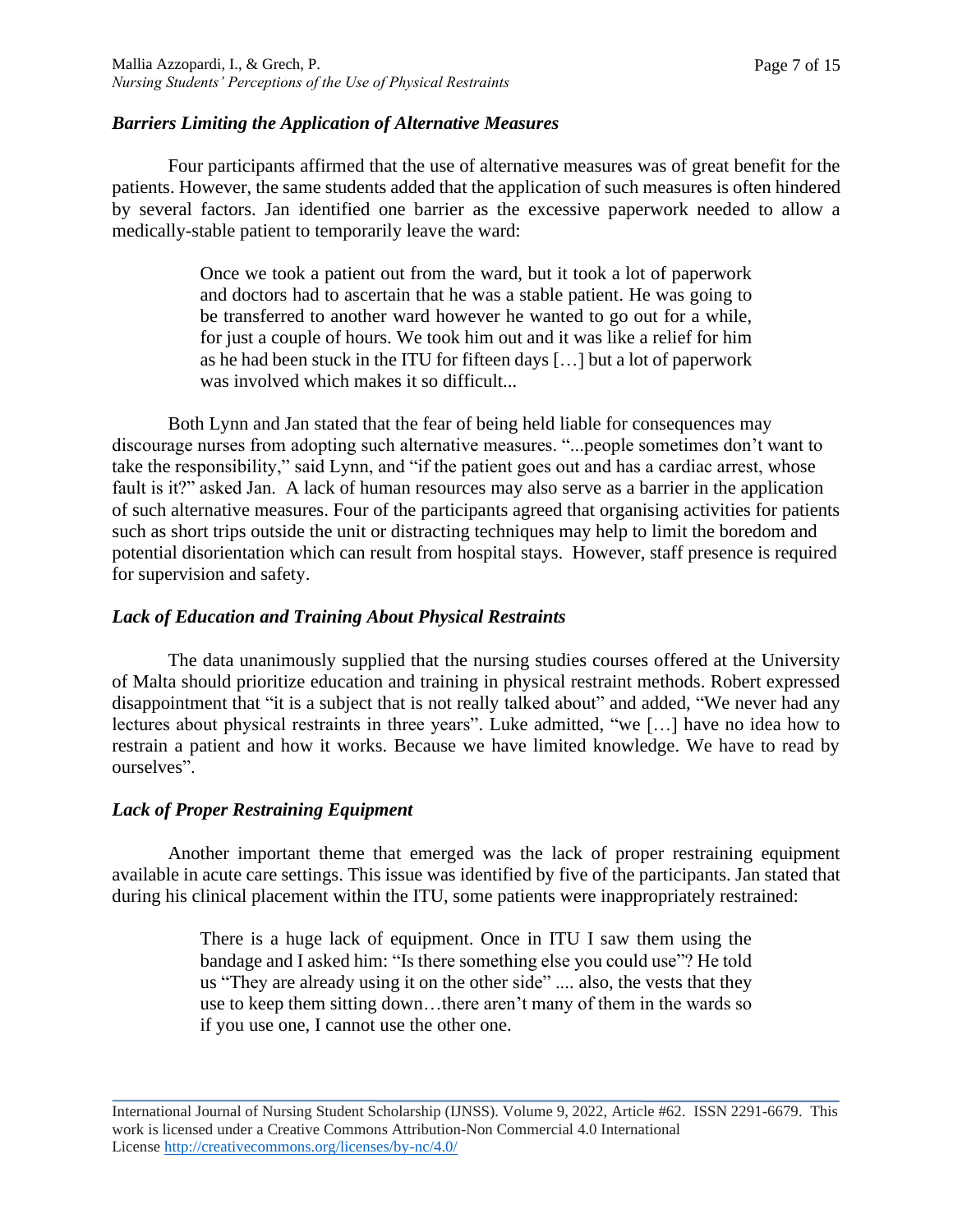Lynn also witnessed the use of bandages when the proper equipment was not available and observed that bandages "damage the skin. … it causes bruises and even cuts...".

### *Physical Restraints as a Last Resort*

Most of the participants  $(n=5)$  agreed that when they become qualified nurses, they intend to use physical restraints as a last resort after alternative techniques would have been exhausted. The data revealed that communication techniques would be the first option with non-compliant patients. Lynn suggested the simultaneous use of physical restraints and communication:

> I think I would start with psychological, if they don't cooperate, physical and then you go psychological while they are physically restrained because you have the time to try and make them understand what is happening and what you are going to do.

Luke agreed that communication would be the first option, followed, if necessary by physical restraint. He stated, "…communication is essential as well. I mean first you must talk to the patient […] and then if you don't convince him, you may have to physically restrain him. […] Obviously depending on the setting".

### *Importance of Increasing Awareness about the Use of Physical Restraints*

The final theme that emerged was the importance of increasing awareness for the general public about the use of physical restraints and the benefits that such awareness may bring about. This was discussed by five of the participants. According to Ella, physical restraints are considered "a taboo". Lynn emphasised the need to educate the public by putting up posters. She said: "There is nothing wrong about it if you use it [restraint] well, so the public would know that a relative might be restrained because they are confused but it doesn't harm the patient. It is something that needs to be done".

Jan, Robert and Sandra explained the benefits of spreading awareness about physical restraint use in acute care settings. Consequently, Jan highlighted that with increased awareness, relatives might be better informed about inappropriate use of physical restraints: "They [relatives] have the knowledge to challenge you and tell you why you are using wrist bands with that patient and with my relative you are using bandages".

#### **Discussion**

The emergent themes confirm that the nursing students who participated in this research were able to identify and discuss important issues in relation to the topic of physical restraint. The majority of participants in this study  $(n=4)$  agreed that they preferred physical restraint to chemical restraint. Jan and Robert preferred physical restraints due to a reduction in possible side-effects as compared to chemical restraints. Sandra agreed with this statement but did not endorse the use of chemical restraints; "you basically don't have communication at all with your loved ones", which may negatively affect patient care. This was mirrored by Zeef (2017) who stated that the lack of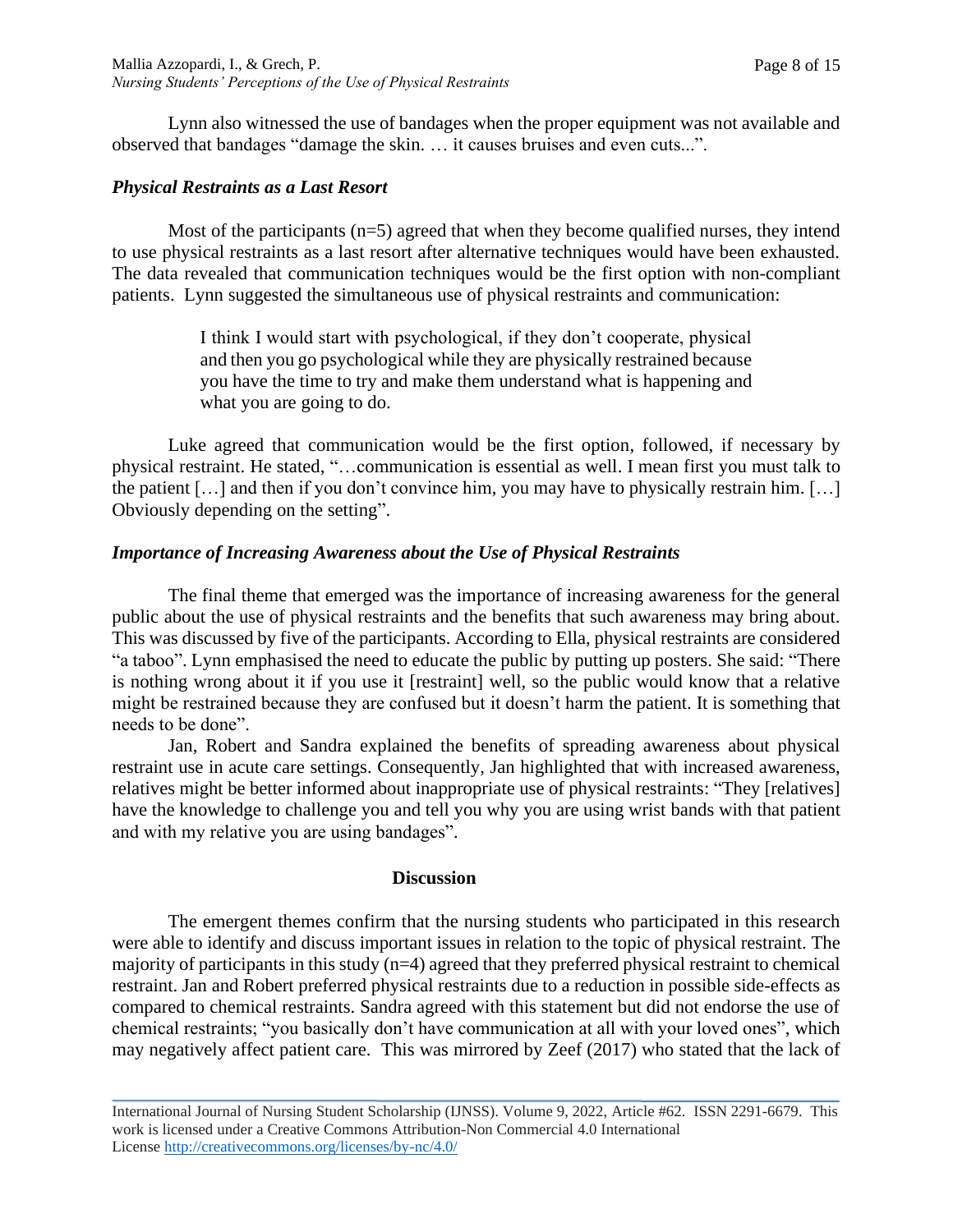communication in the healthcare setting may lead to accidents, detrimental effects on the patient's mood and serious health complications which may negatively affect the patient's general wellbeing. Conversely, a patient who is already experiencing cognitive challenges may become more confused or agitated if physical restraint is applied, especially if they cannot comprehend why their movement is being limited by restraint. In this view, and in a similar way to chemical restraint methods, this may also alter the person's state of mind, rendering communication difficult. These and other possible detrimental outcomes need to be considered in relation to the use of chemical restraints and regulation of such practices is challenging (McSherry & Tellez, 2016).

Communication was an important issue for many of the participants in the study and in fact, another major theme that emerged focused on the use of alternative measures which centred around communication. Robert and Luke believed that communication and the application of deescalation measures would be effective to calm a non-compliant patient. Luke stated, "communication is essential as well and then if you don't convince him, you might have to physically restrain him". Robert proposed "firstly using communication and de-escalation techniques, to diffuse the situation. If they are problematic, then I think I would resort to physical restraints". This is in line with guidelines on the topic such as those by NICE (2020).

Some of the students mentioned the use of pet therapy. Sandra stated, "Pet therapy is very good [...]. When a patient gets confused, they can take the dog for a walk, and it calms them down instead of using physical or chemical restraints". These findings were reflected in a study by Klimova et al. (2019) who found pet therapy essential for hospitalised patients in stimulating awareness, promoting interaction, and providing pleasure. Similarly, a study by Coackley et al. (2021) showed that a dog visitation program resulted in a reduction of anxiety levels and decreased heart and respiratory rates. Subjective measures of comfort and wellbeing were also improved. However, ensuring that animal visitation is appropriate may require consideration on a case-by-case basis and adherence to guidelines due to risks to safety and infection control (ACIPC, 2016).

Another alternative measure was the provision of psychological care. Lynn and Luke stated that by offering psychological care, you can "...interact with the patient and know the patient well" (Luke). Lynn added that it can help to keep the patient stimulated and cognitively healthy during their recovery period. The findings correlated with Levy's (2018) study which demonstrated cognitive behavioural therapy (CBT) as beneficial for patients who are anxious, frustrated, or non-compliant. CBT has been shown to reduce anxiety, improve self-esteem and boost confidence during hospitalisation (Darnell et al., 2016). However, it has to be noted that CBT and other psychological therapies are not taught to students during the undergraduate nursing programmes offered by the University of Malta and this type of therapy can only be delivered by trained therapists. These recommendations are in line with clinical and legal guidelines on the use of physical restraint such as those issued by NICE (2020), WHO (2018) and Council of Europe (2017). In these documents and in a recent scoping review by Fernandez-Costa et al. (2020), alternative measures to restraints were identified. These include the enhancement of communication with patients, monitoring of ambient distress levels, and training on and implementation of de-escalation techniques. Furthermore, the use of assessment tools to facilitate the identification of stress triggers, early signs of distress and the timely application of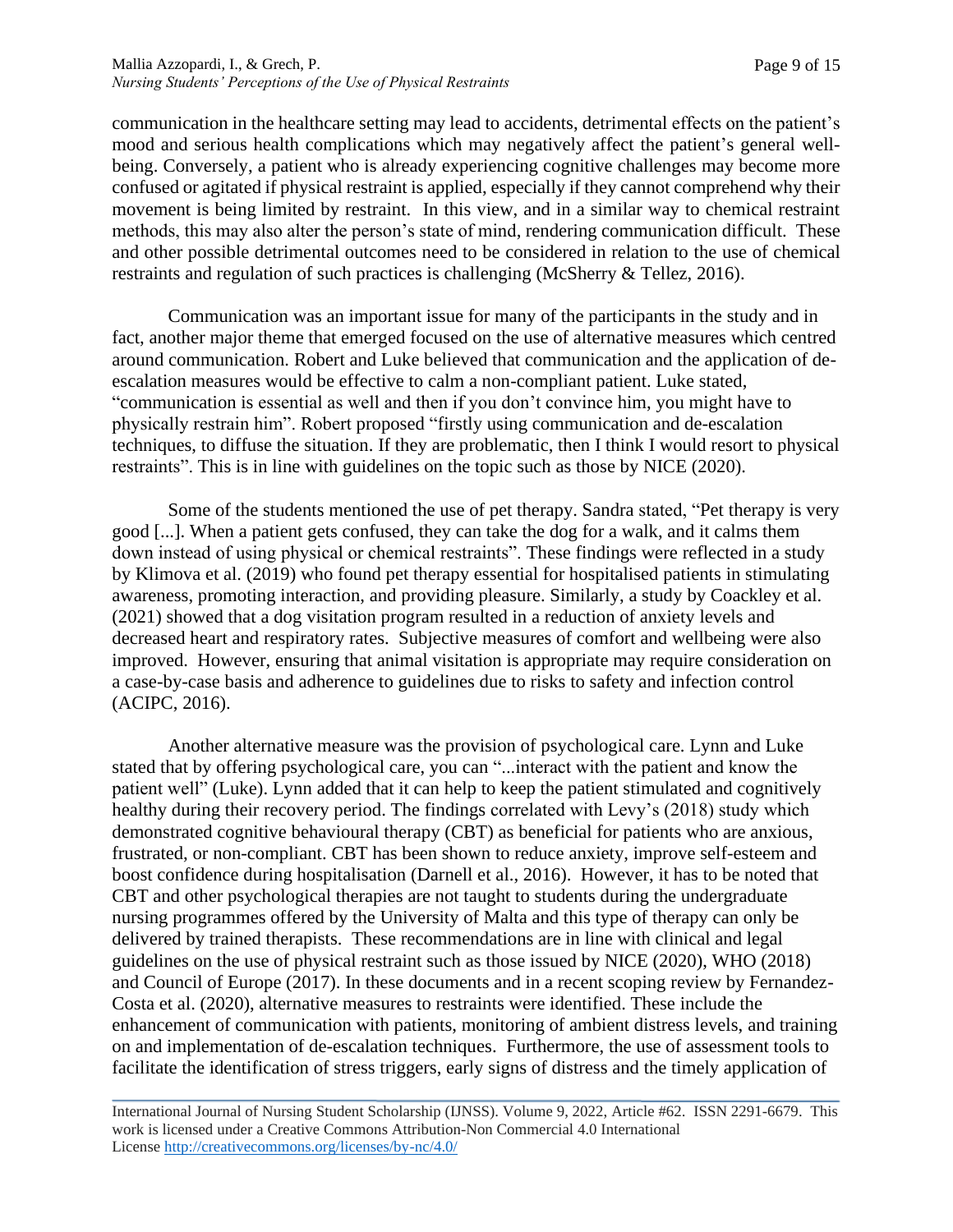calming strategies are also recommended. The NICE (2020) guidelines also state that the intervention selected must be proportionate and reasonable to the risk posed by the individual.

In this view, the consideration of alternative measures to restraint is one of the recommendations emerging out of the study. However, the students highlighted certain barriers that may limit the application of these measures. Participants believed that barriers to implementing alternative measures included a lack of staff availability, excessive documentation needed if alternative measures are implemented and concerns regarding accountability and liability during the application of alternative measures in the acute setting. Jan recalled, "a lot of paperwork was involved which makes it so difficult [to merely take a patient outside for fresh air]". This may demotivate professionals from considering simple alternative measures such as the one mentioned by this student.

However, although one may agree with Jan's views that documentation is very time consuming, it must be acknowledged that paperwork is vital to ensure quality healthcare as it serves as a 'bridge of communication' between health care staff and maybe the only medium for data exchange between members of the healthcare team (Alkouri et al., 2016). Additionally, although Lynn and Jan admitted that excessive documentation and accountability tend to act as barriers for the application of alternative measures, one may argue that they tend to go hand in hand with each other. This is due to the fact that without the necessary documentation, the same lack of professionalism seen in the failure to document care, could be reflected in attitudes towards patient care, thus increasing the risks to patients and the chance of the healthcare professional facing legal action.

Additionally, Lynn stated "...sometimes people don't want to take the responsibility" for employing alternative measures because they fear being held accountable if the patient is harmed". This is an example of 'defensive medicine' which is increasingly on the rise in Europe, resulting in higher healthcare expenditure whilst not necessarily enhancing the provision of service (Garattini, 2020). In this view, it seems as if the risk of being held accountable and the bureaucracy involved in the application of alternative measures may result in the withholding of activities and therapies which may be beneficial to patients. Thus harsher methods including chemical or physical restraints may become the default. In considering the ethical principle of beneficence, this raises concern and needs further exploration in the setting of the study.

In settings such as the one that features in the study, it may be useful to refer to the International Classification for Nursing Practice since this provides guidance with regards to clinical activity in nursing and can facilitate decision making and policy development (ICNP, 2019).

Another barrier noted by the majority of the participants featured the lack of proper restraining equipment available in the acute settings and resulting concerns for healthcare staff. This highlights the importance of providing professional equipment to ensure that if restraint is still needed after alternatives are exhausted, nursing staff are able to work appropriately within their mandate. The use of authorized equipment specifically designed for mechanical restraint, such as restraining belts is emphasised in guidelines and so the use of any other means may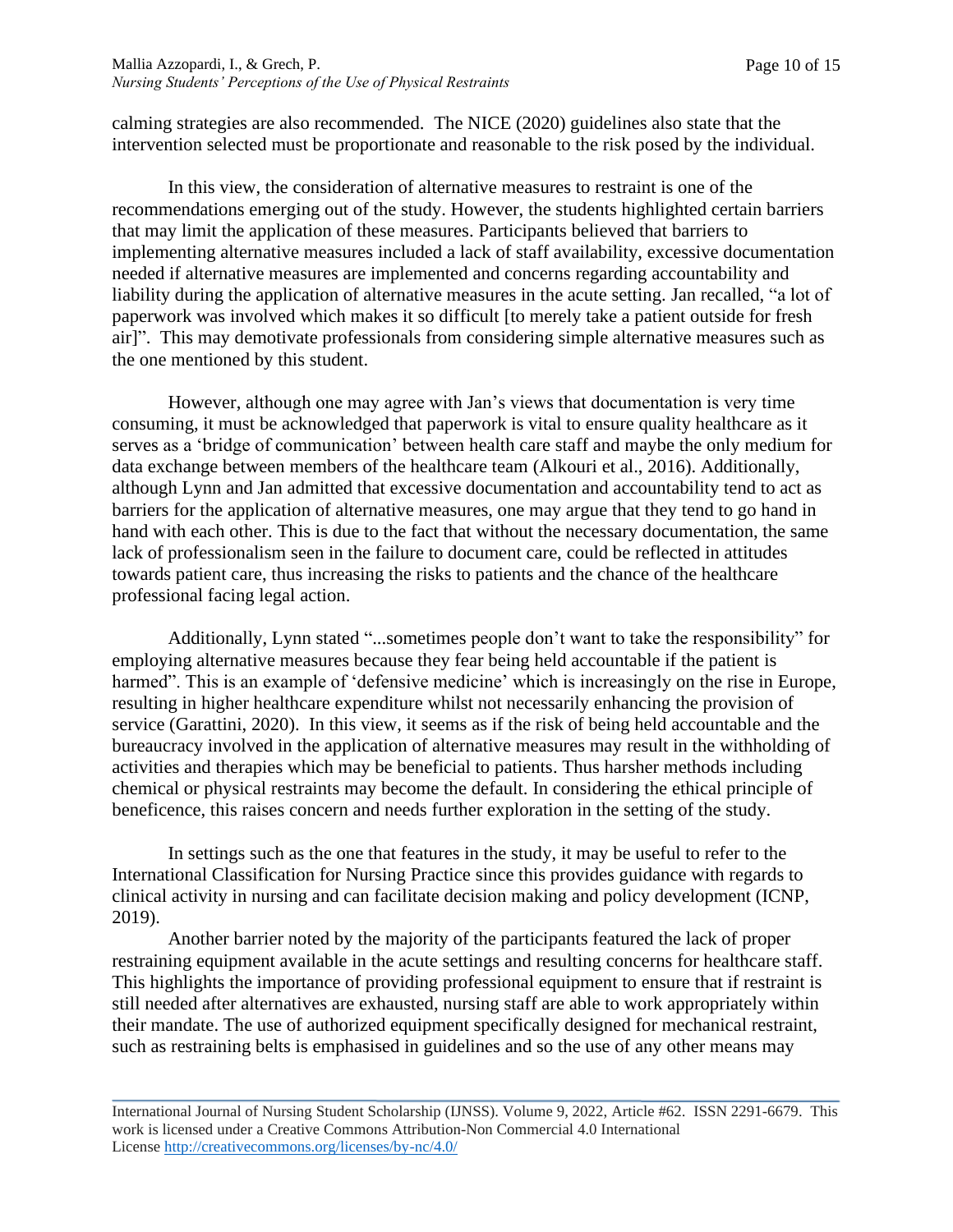subject the patient to unnecessary physical and psychological risks (NICE, 2020; WHO, 2018; Council of Europe, 2017).

During the study, it was heartening to note that the participating students had sound ideas on the topic especially with regards to the need for consideration of alternative measures prior to using physical restraint as a last resort. Surprisingly their perception of their knowledge on this topic was less reassuring. In fact, all participants stated they did not receive adequate education from their respective preparatory nursing courses in the application of physical restraints. Luke stated, "we have limited knowledge about the use of restraints". Ella also admitted, "there should be more knowledge. If you start from knowledge, you will know how to actually restrain a patient". Even as final year students, they did not feel prepared to apply physical restraints. As summarised by Luke, "We […] have no idea how to restrain a patient and how it works". Although study participants had followed either a diploma or a bachelor's course in Nursing, the type of course followed did not affect the responses given and so the lack of education on restraint use was a commonality between the two courses. Notably, in Malta, the scope of practice does not change with the type of qualification and nurses emerging from both courses can use restraints in the clinical area. These findings were echoed by Ha et al. (2019) and McCalla-Graham and De Gagne (2015) who concluded that although nursing courses offer basic knowledge and training, they may not be thoroughly preparing nurses to function well or pragmatically in the clinical areas. This is concerning since as already explored, inappropriate use of physical restraint can result in numerous detrimental consequences for patients.

Compounding this concern, being confident enough in the application of a particular skill is often the first step to having enough courage and assertiveness to change one's own practice and to overcome the potential inertia during the initial stages of change (Lauwers & Swisher, 2015).

### *Implications for Practice and Education*

Decisions regarding the use of restraint need to be based on the latest evidence base offered by guidelines such as the ones issued by NICE (2020). This will help to guide nurses towards the effective application of physical restraints in the acute setting.

The introduction of a restraint nurse specialist (RNS) could be important. The role of the RNS would be to serve as the communication bridge for the multidisciplinary team. This may prove beneficial as it will ensure that the patients' needs along with those of their loved ones are addressed in a timely and professional manner, therefore maintaining continuity of care.

The fact that students felt that they were not provided with any sort of academic training about restraint use warrants for better preparation by both respective nursing courses. Thus, educators must address care for non-compliant patients in the acute care setting. Adequately educated, students would be better equipped to make appropriate clinical decisions, cope with challenges that may arise, and in turn, be aided in their transition to professional life.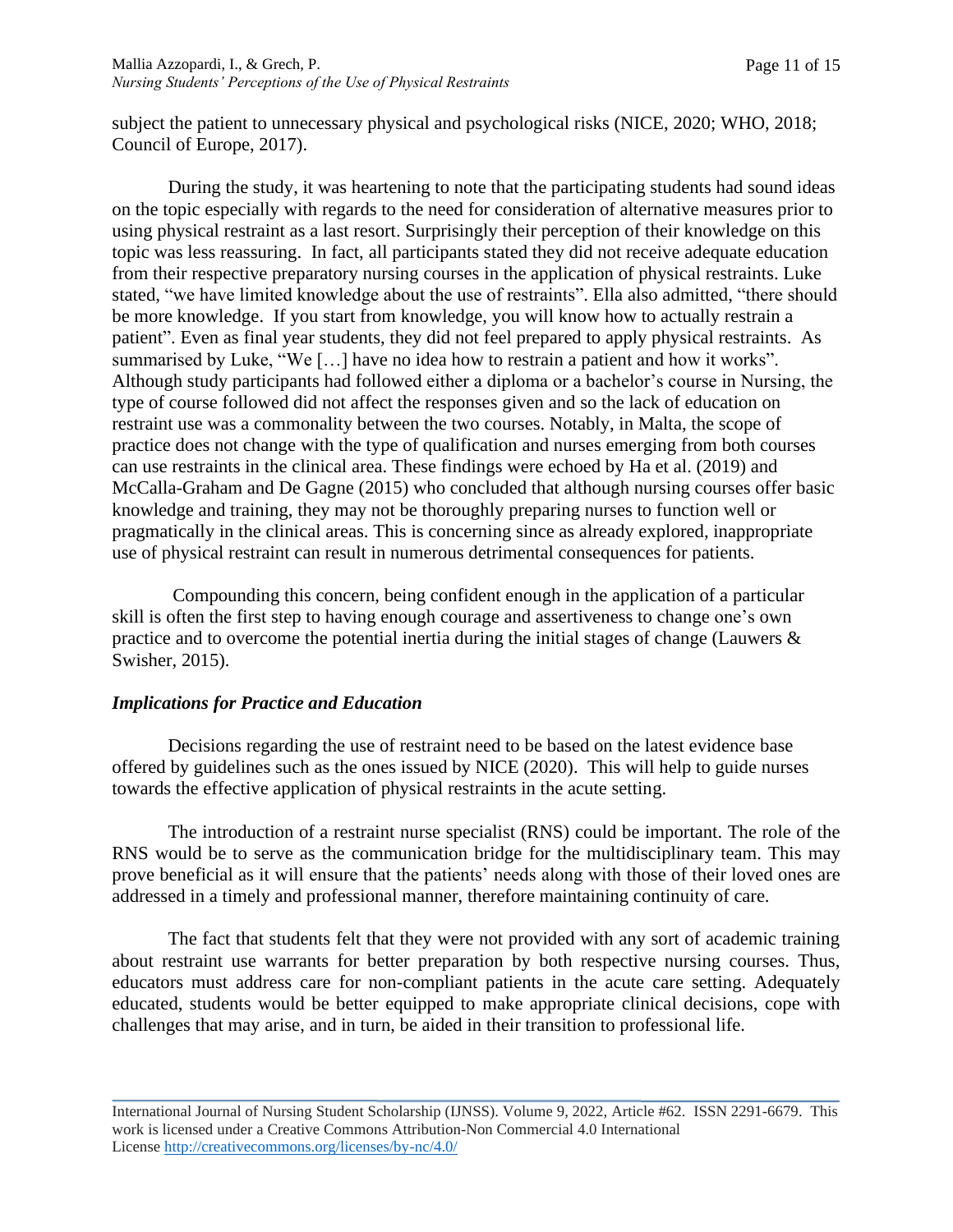### *Limitations of the study*

One of the main limitations of this study was the fact that interviews were carried out only in the English language, on the basis that all students had undergone their respective nursing courses in this language. This could have acted as a possible limitation since for Maltese people, the Maltese language is the one commonly used in informal conversations.

Furthermore, the organisation of the focus group brought about its own potential limitations. The fact that some participants are naturally dominant and extroverts by personality as well as the possibility of coercion, could have affected other participants who are more withdrawn despite the presence of a facilitator. The fact that the participants constituted a small group and that the study was specific to one demographic area may have limited the study in terms of generalisability.

#### **Conclusion**

This study has presented further insight into the perceptions of student nurses regarding physical restraint use in the acute setting. When referring to the findings, it is clear that nursing students have sound ideas regarding the appropriate and safe use of physical restraints. In particular, it was evident that whilst opinions on the use of restraints were mixed, all of the students expressed the need to consider alternatives prior to resorting to physical restraint. They were also able to identify the various barriers that exist in the local setting to apply alternative measures. Thus, patients are at an increased risk of being restrained inappropriately which may, in turn, have detrimental effects on their physical and psychological condition. Importantly, the participating students emphasised their need for further education on this topic.

Although implementing change is no easy feat, new ideas, knowledge, and a strong commitment from all parties responsible for the effective functioning of the hospital may lead to the successful implementation and execution of the recommendations mentioned. This would hopefully result in the proper application of restraints as advised by restraint guidelines, in turn providing an enhanced quality of life for non-cooperative patients in the acute setting.

#### **Declaration of interest statement**

The authors declare no conflict of interest

**Funding sources:** None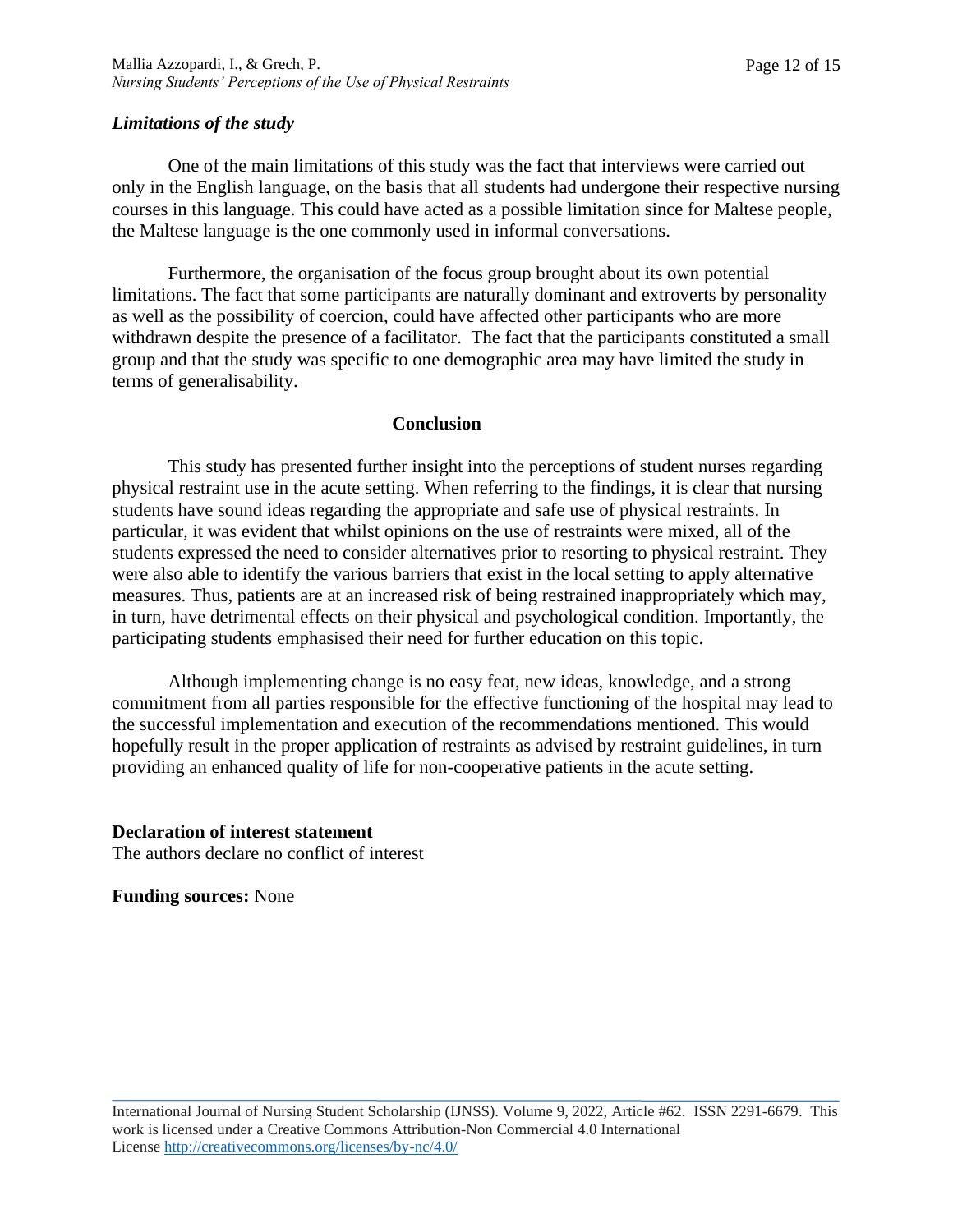### **References**

- Abdeljawad, R., & Mrayyan, M. (2016). The Use Of Physical Restraint: An Argumentative Essay. *European Scientific Journal 12*(9). doi: 10.19044/esj.2016.v12n9p433
- Australian College for Infection Prevention and Control (2016). *Animal Visits in Healthcare Facilities.* ACIPC
- Braun ,V., & Clarke, V. (2006). Using thematic analysis in psychology. *Qualitative Research in Psychology, 3*, 77-101.
- Coakley, A., Annese,C.,Empoliti, J., & Flanagan, J. (2021). The Experience of Animal Assisted Therapy on Patients in an Acute Care Setting. *Clinical Nursing Resexarch 30*(4):401-405. doi: 10.1177/1054773820977198
- Council of Europe (2017). *Means of restraint in psychiatric establishments for adults*. European Committee for the Prevention of Torture and Inhuman or Degrading Treatment or Punishment.
- Darnell, D., O'Connor, S., Wagner, A., Russo, J.,Wang, J., Ingraham, L., Sandgren, K., & Zatzick, D. (2016). Enhancing the Reach of Cognitive-Behavioral Therapy Targeting Posttraumatic Stress in Acute Care Medical Settings. *Psychiatric Services 68*(3): 258-263. doi:10.1176/appi.ps.201500458
- Fenech,M. (2016). *Physical restraint use within long term care settings for older persons in Malta* [Unpublished Doctoral dissertation]. University of Nottingham
- Fernández-Costa, D., Gómez-Salgado, J., Fagundo-Rivera, J., Martín-Pereira, J., Prieto-Callejero, B., & García-Iglesias, J. (2020). Alternatives to the Use of Mechanical Restraints in the Management of Agitation or Aggressions of Psychiatric Patients: A Scoping Review. *Journal of Clinical Medicine 29*(9):2791. doi: 10.3390/jcm9092791.
- Garattini, L., Padula, A. (2020). Defensive medicine in Europe: a 'full circle'?. *European Journal of Health Economics 21*, 477–482.<https://doi.org/10.1007/s10198-019-01151-1>
- Gastmans, C., Milisen, K. (2006). Use of physical restraint in nursing homes: clinical‐ethical considerations*. Journal of Medical Ethics, 32*(3): 148–152.
- Gu, T., Wang, X., Deng, N., & Weng, W. (2019). Investigating influencing factors of physical restraint use in China intensive care units: a prospective, cross-sectional, observational study. *Australian Critical Care 32*(3):193–8. https://doi.org/10.1016/j.aucc.2018.05.002.
- Gustafsson, J. (2017). Single Case Studies vs. Multiple Case Studies: A Comparative Study. Retrieved from: <http://urn.kb.se/resolve?urn=urn:nbn:se:hh:diva-33017>
- Ha, S. (2019). Factors Influencing Nursing Practices of Physical Restraints Use by nursing students. *Journal of the Korea Academia-Industrial cooperation Society 22*(4), 529-537.
- Haji Masri, N., Lupat, A., & Zolkefli, Y. (2021). Nursing Students' Perceptions and Practices of Physical Restraint in a Hospital Setting: A Qualitative Study. *International Journal of Nursing Education 13*(4), 254-260.
- Hamers, J.P.H., & Gulpers, M. (2004). Use of physical restraints with cognitively impaired nursing home residents. *Journal of Advanced Nursing, 45*:246-51
- Hofsø, K., & Coyer, F. M. (2007). Part 1. Chemical and physical restraints in the management of mechanically ventilated patients in the ICU: Contributing factors. *Intensive and Critical Care Nursing, 23*(5), 249-255.

International Journal of Nursing Student Scholarship (IJNSS). Volume 9, 2022, Article #62. ISSN 2291-6679. This work is licensed under a Creative Commons Attribution-Non Commercial 4.0 International License [http://creativecommons.org/licenses/by-nc/4.0/](https://urldefense.proofpoint.com/v2/url?u=http-3A__creativecommons.org_licenses_by-2Dnc_4.0_&d=DwMFAg&c=C3yme8gMkxg_ihJNXS06ZyWk4EJm8LdrrvxQb-Je7sw&r=8b6GROYZXbFqdnpbAq4emg&m=oGpEEVr1F9YarocTQoJseiZkIfC-A0sLDiSZX_VZBfc&s=grAi3qopNfvXMgosttjjJJ_3FK0L7FQD61t5XWmX4V4&e=)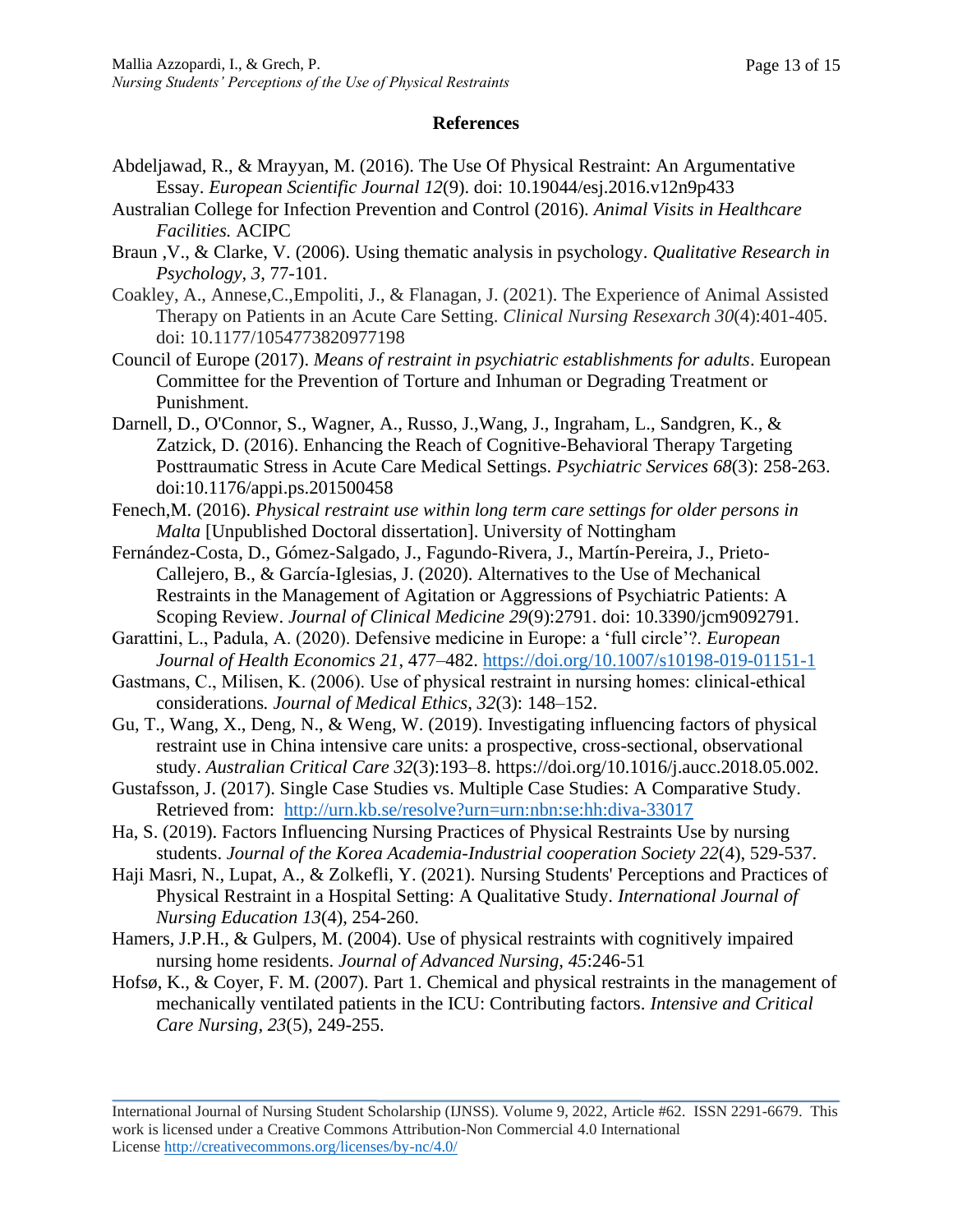- Holmes, D., Kennedy, S.L., & Perron, A. (2004). The mentally ill and social exclusion: a critical examination of the use of seclusion from the patient's perspective. *Issues in Mental Health Nursing, 25*:559–578.
- International Council of Nurses (2019). *International Classification for Nursing Practice (ICNP)*. International Council of Nurses.
- Janelli, L. M., Stamps, D., &Delles, L. (2006). Physical restraint use: A nursing perspective. *Medical-Surgical Nursing, 15*, 163-167.
- Klimova, B., Toman, J., & Kuca, K. (2019). Effectiveness of the dog therapy for patients with dementia - a systematic review. *BMC Psychiatry 19*: 276 [https://doi.org/10.1186/s12888-](https://doi.org/10.1186/s12888-019-2245-x) [019-2245-x](https://doi.org/10.1186/s12888-019-2245-x)
- Kong, E., Kim, M., & Kim, S. (2021). Effects of a Web-Based Educational Program Regarding Physical Restraint Reduction in Long-Term Care Settings on Nursing Students: A Cluster Randomized Controlled Trial. *International Journal of Environmental Research and Public Health 18*(13), 6698.
- Lachance, C. & Wright, M. (2019). *Avoidance of Physical Restraint Use among Hospitalized Older Adults: A Review of Clinical Effectiveness and Guidelines [Internet]*. Canadian Agency for Drugs and Technologies in Health.
- Lan, S., Lu, L., Lan, S., Chen, J., Wu, W., Chang, S., & Lin,L. (2017). Educational intervention on physical restraint use in long-term care facilities - systematic review and meta-analysis. *Kaohsiung Journal of Medical Science 33*(8):411–21. [https://doi.org/10.1016/j.kjms.2017.05.012.](https://doi.org/10.1016/j.kjms.2017.05.012)
- Levy, J. (2018). What Cognitive Behavioral Therapy Can Do for You. Retrieved from <https://draxe.com/cognitive-behavioral-therapy/>
- McCalla-Graham, J.A., & De Gagne, J.C. (2015). The Lived Experience of New Graduate Nurses Working in an Acute Care Setting. *Journal of Continuing Education in Nursing, 46*(3), 122-128.
- McSherry, B., & Tellez, J. (2016). Current Challenges for the Regulation of Chemical Restraint in Health Care Settings. *Journal of Law and Medicine 24*(1): 15-19.
- NICE (2020). *Restrictive interventions for managing violence and aggression in adults.* National Institute for Health and Care Excellence.
- Papastavrou, E., Dimitriadou, M., Tsangari, H., & Andreou, C. (2016). Nursing students' satisfaction of the clinical learning environment: a research study. *BMC Nursing, 15*(1). doi: 10.1186/s12912-016-0164-4
- Patton, E. (2002). *Qualitative Research & Evaluation Methods* (3rd ed.). Sage.
- Salehi, Z. Najafi Ghezeljeh, T., Hajibabaee, F., & Joolaee, S. (2020). Factors behind ethical dilemmas regarding physical restraint for critical care nurses. *Nursing Ethics 27*(2):598- 608. doi:10.1177/0969733019858711
- Sharifi, A., Arsalani, N. And Fallahi-Khoshknab, M. (2021). The principles of physical restraint use for hospitalized elderly people: an integrated literature review. *Systematic Reviews 10*, 129. https://doi.org/10.1186/s13643-021-01676-8
- Shorr, R. I., Staggs, V. S., Waters, T. M., Daniels, M. J., Liu, M., Dunton, N., & Mion, L. C. (2019). Impact of the hospital-acquired conditions initiative on falls and physical restraints: a longitudinal study. *Journal of Hospital Medicine 14*, E31-E36.
- Steber, C. (2017). In-Depth Interviews: Data Collection Advantages and Disadvantages. Retrieved from:<https://www.cfrinc.net/cfrblog/in-depth-interviewing>

International Journal of Nursing Student Scholarship (IJNSS). Volume 9, 2022, Article #62. ISSN 2291-6679. This work is licensed under a Creative Commons Attribution-Non Commercial 4.0 International License [http://creativecommons.org/licenses/by-nc/4.0/](https://urldefense.proofpoint.com/v2/url?u=http-3A__creativecommons.org_licenses_by-2Dnc_4.0_&d=DwMFAg&c=C3yme8gMkxg_ihJNXS06ZyWk4EJm8LdrrvxQb-Je7sw&r=8b6GROYZXbFqdnpbAq4emg&m=oGpEEVr1F9YarocTQoJseiZkIfC-A0sLDiSZX_VZBfc&s=grAi3qopNfvXMgosttjjJJ_3FK0L7FQD61t5XWmX4V4&e=)